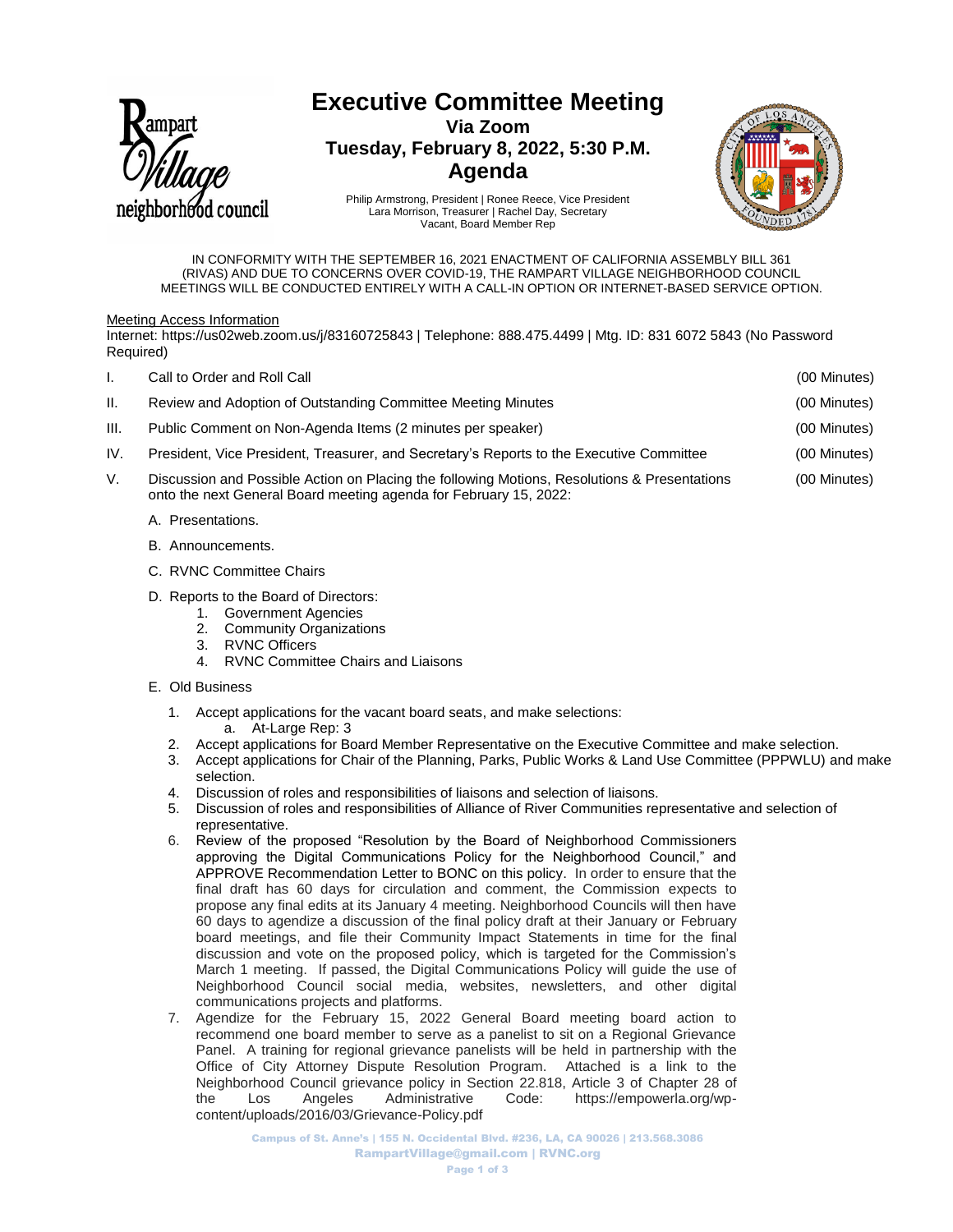- 8. Agendize for the February 15, 2022 General Board meeting discussion and possible action on nomination and selection of one board member (along with Raquel Valencia) to serve as a Cool Block Leader. Please see the following link for details: [https://www.ncsa.la/cool\\_blocks\\_la](https://www.ncsa.la/cool_blocks_la)
- 9. Agendize to have the assigned member(s) present the updated Rampart Village Neighborhood Council Inventory Reports to the General Board for final Board review and approval.
- 10. Agendize for discussion and possible action at the February 15, 2022 General Board meeting follow-up on the Central LA virtual community workshop to develop a community-driven action plan to improve walking and biking safety focusing on neighborhood schools of Commonwealth Avenue ES, Frank Del Olmo, and Lafayette Park PC.
- 11. Agendize for the February 15, 2022 General Board meeting discussion and possible action on the 2021-2022 Outreach Plan for the RVNC and on planning for and scheduling of a Board Retreat to set priorities for the RVNC and develop an action plan to accomplish those priorities

## F. New Business .

- 12. APPROVE January 2022 MER.
- 13. Agendize for discussion and possible action at the February 15, 2022 General Board meeting a presentation by the Beverly Vermont Community Land Trust (BVCLT) for, and a motion to approve, a Neighborhood Purpose Grant to the BVCLT to support educational and shared community-building efforts through community gardening workshops.
- 14. Agendize for discussion and possible action at the February 15, 2022 General Board meeting an announcement for, and a motion to approve, tabling at the LAEVI Karaoke Bike Block Party that'll happen from 1-3 PM on Sunday, February 27, on the block of Coronado St between Council and Beverly (146 N. Coronado St.).
- 15. Agendize a presentation at the February 15, 2022 General Board meeting for the Vermont Transit Corridor Project: Metro project will provide faster and more reliable transit service along Vermont Avenue, from Hollywood to the 105 Freeway. The project is in the pre-environmental phase, and Metro is seeking input from community stakeholders as it reviews two alternatives, bus rapid transit or rail. Please see the following link for details[: https://www.metro.net/projects/vermont-corridor/](https://www.metro.net/projects/vermont-corridor/)
- 16. Agendize for discussion and possible action at the February 15, 2022 General Board meeting approval of a letter of support for the Safe Streets For All ballot initiative. We ask that the Los Angeles City Council create an ordinance that automatically implements the Mobility Plan 2035 when repaving streets, using the exact language as written in the initiative. In addition, the RVNC requests that Mayor Eric Garcetti publicly support the ballot initiative.
- 17. Agendize for discussion and possible action at the February 15, 2022 General Board meeting approving and submitting a community impact statement regarding Council File Number: 21-0002-S65. Council File Title: Senate Constitutional Amendment 2 (Allen and Weiner) / Article 34 / California Constitution / Affordable Housing Units Limit / Repeal. Please see the following link for details: [https://cityclerk.lacity.org/lacityclerkconnect/index.cfm?fa=ccfi.viewrecord&cfnumber=2](https://cityclerk.lacity.org/lacityclerkconnect/index.cfm?fa=ccfi.viewrecord&cfnumber=21-0002-S65) [1-0002-S65.](https://cityclerk.lacity.org/lacityclerkconnect/index.cfm?fa=ccfi.viewrecord&cfnumber=21-0002-S65) A copy of a draft CIS may be found in the supporting documents folder for this meeting: [https://drive.google.com/drive/folders/1oNiPQSCv-XLhMG-](https://drive.google.com/drive/folders/1oNiPQSCv-XLhMG-N8t0HuKYowNEVIC48?usp=sharing)[N8t0HuKYowNEVIC48?usp=sharing](https://drive.google.com/drive/folders/1oNiPQSCv-XLhMG-N8t0HuKYowNEVIC48?usp=sharing)
- **18.** Agendize for discussion and possible action at the February 15, 2022 General Board meeting DONE's post-elections outreach report for the 2020-21 NC elections**.**  According to the report, DONE has laid out a plan for Citywide NC awareness marketing and engagement efforts with simple, introductory-level messaging about NCs and how to get involved, to be carried out during the prepping and planning year. Please see the president's report (in the supporting documents) for information on the NC Awareness & Engagement Survey**.**
- 19. Agendize as a standing agenda item to collect feedback at the end of each meeting as to what worked well and what needed improvement.
- 20. Consider whether any of the items on the Board meeting agenda (such as the minutes and MER) could be added to the consent calendar.
- 21. Items from the President, Vice President, Treasurer, Secretary, and Board Member Rep.

#### VI. Adjournment

Time allocations for agenda items are approximate and may be shortened or lengthened at the discretion of the presiding officer. The presiding officer may take items out of order. All items on the agenda are possible action items and subject to a Community Impact Statement (CIS) filing to the City Clerk's Office.

**PUBLIC ACCESS OF RECORDS** – In compliance with Government Code section 54957.5, non-exempt writings that are distributed to a majority or all of the board in advance of a meeting may be viewed at our website: rvnc.org/rvncmeetingdocumentation or at the